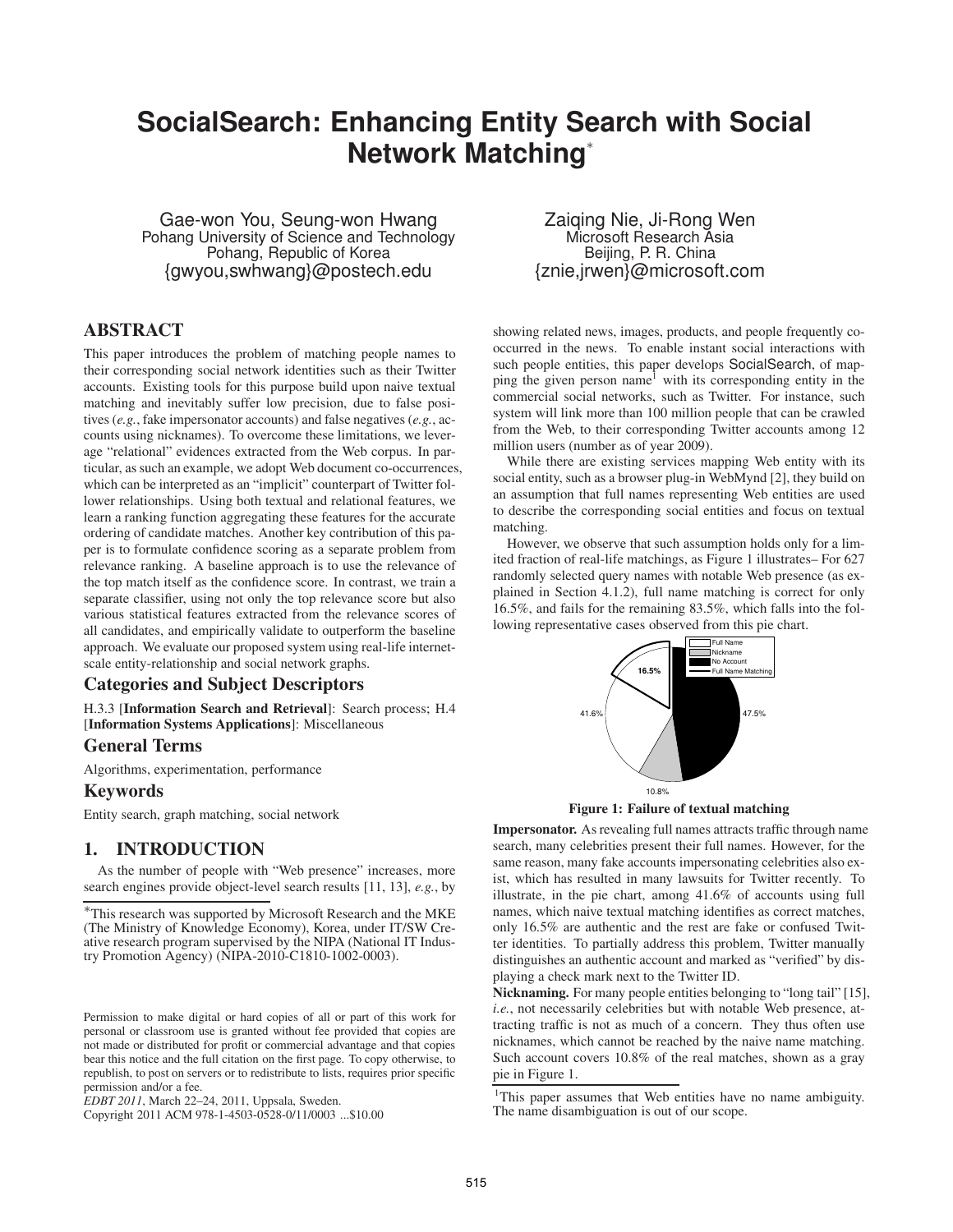**No account.** While the above two cases cover the cases where there is a matching Twitter account but hard to find (confused by fake identities and the use of nicknaming), there is a significant fraction of cases with no matching Twitter account. As a black pie in Figure 1 shows, 47.5% of the random names do not have matching accounts in Twitter.

This paper aims at overcoming the limitations discussed above by exploiting "relational" evidences collected from the Web. More specifically, for given a person name as a query, we can extract related people to the query name using co-occurrences or link structure. We interpret such a relationship as an "implicit" counterpart to Twitter follower relationships and propose to leverage these relational features to complement textual features.

As such an example, we leverage an entity-relationship graph built upon co-occurrences in the Web corpus, obtained from objectlevel search engine Microsoft EntityCube [1, 13]. For instance, when a query is 'Bill Gates', it retrieves and visualizes the related people names such as 'Steve Jobs' frequently co-occurred with 'Bill Gates' in Web documents.

By leveraging this graph, our proposed problem of matching the person name to its Twitter account becomes to match a node from an entity-relationship graph to a Twitter graph. While textually comparing the person name and the Twitter name corresponds to using only node similarity, our proposed solution enables "holistic" matching of using both textual and relational evidences, which complements textual matching in the following two significant ways:

*First,* relational features, such as "A frequently co-occurs with B in Web documents" (extracted from an entity-relationship graph) and "A follows B' in Twitter" (extracted from a Twitter graph), work as an additional evidence to match B with its nickname B', even when there is not much textual similarity. Relational evidences can contribute to *not* matching two nodes that are textually identical to avoid matching impersonators. *Second,* unlike Twitter graph that is very manipulation-prone, as users can choose arbitrary user names and follow arbitrary accounts, the entity-relationship graph is more robust, representing the relationships extracted from the implicit feedbacks of Web document creators (or, leveraging the wisdom of crowds).

In particular, from these two graphs, we extract both textual and relational features and train two classifiers for (1) ranking candidates by relevance, for the given query keyword, and (2) classifying whether there exists a matching Twitter account among the candidates identified as follows:

- **Relevance Ranking:** We extract textual and relational features and use an SVM to learn a ranking function to accurately order the matching candidates.
- **Confidence Scoring:** We then quantify the confidence level on whether the candidates contain a match or not to help users to easily identify the case with no account.

To summarize, we believe this paper has the following key contributions:

- We formulate SocialSearch as a novel ranking problem and propose a learning model to rank the social entities. We leverage an entity-relationship graph extracted from Web document co-occurrences (1) to leverage relational features for matching, and (2) to enable more manipulation-resistant mapping. This unique formulation enables *holistic* and *robust* matching using both textual and relational features.
- We formulate confidence scoring as a separate problem from relevance ranking to help users to easily identify the case with no account. A baseline approach is to treat the relevance score of the top match itself as the confidence score. In

contrast, we train a separate classifier using not only the top relevance score but also various statistical features extracted from the relevance scores of all candidates, and empirically validate to outperform the baseline approach.

• We validate the effectiveness of our approach using internetscale real-life EntityCube and social network datasets.

# **2. RELATED WORK**

To the best of our knowledge, no previous work has extracted implicit network structures from the Web corpus and matched with social networks. We survey related efforts on matching names with social network identities, categorized into those using (1) textual and (2) relational features.

**Textual features.** There have been several browser plug-ins such as WebMynd augmenting Web search results with social network search results. However, such approaches are solely based on textual similarity and thus identify only a limited fraction of matches as discussed in Section 1. Similarly, name or ID search typically provided from social network services, *e.g.*, Twitter name search, also builds on textual similarity and suffers from the same problems.

**Relational features.** Leveraging relations between nodes has been explored in a different problem context in regards to anonymity aspects. Several studies reported that relational features, such as friendship relationships in social network and citations in academic literature, reveal the identities (or real-life names), even when nodes are "anonymized" [6, 12]. While these works motivate the use of relational features, they cannot be adopted for our target problem because the precision is too low, 30.8% or 40-45%, respectively, by aiming at a different goal of validating de-anonymization (nonzero precision) with limited information. In contrast, our goal is to achieve the maximal precision leveraging all available information.

Alternatively, relational features have been adopted for disambiguating names and recommendation from (1) a Web graph [3], (2) bibliographic citations [14], and (3) a social network [4, 5]. First, link structure of the matching documents is used to select the right identity with high relational similarity. Second, coauthor information is used to identify and correct name variants. Third, the social relationships are exploited to recommend new friends (using friends-of-friends relationships), communities, or Web pages favored by social peers.

## **3. OUR FRAMEWORK**

We design our solution as three main sequential procedures–  $(1)$ selecting candidate accounts, (2) ranking candidate accounts, and (3) computing confidence.

#### **3.1 Candidate Selection**

We select candidates relevant to the query name. A naive approach is to select all accounts that exactly match the query name. However, as we already discussed in Section 1, this approach can find only a limited fraction (∼16.5%) of the real matches.

We thus relax candidate selection criteria to include partial matches. Our observation with real-life matches suggests that our proposed relaxation scheme covers 97.26% of real matches. More formally, given a query name  $q = \{q^1, q^2, \dots\}$ , *i.e.*, an ordered set of words delimited by a space character,  $97.26\%$  of the names c.n of the candidate account  $c$  fall into one of the following three types:

• **Exact containment (E-type):** The account name in this category is exactly matched with the query name, *i.e.*,  $q = c.n$ .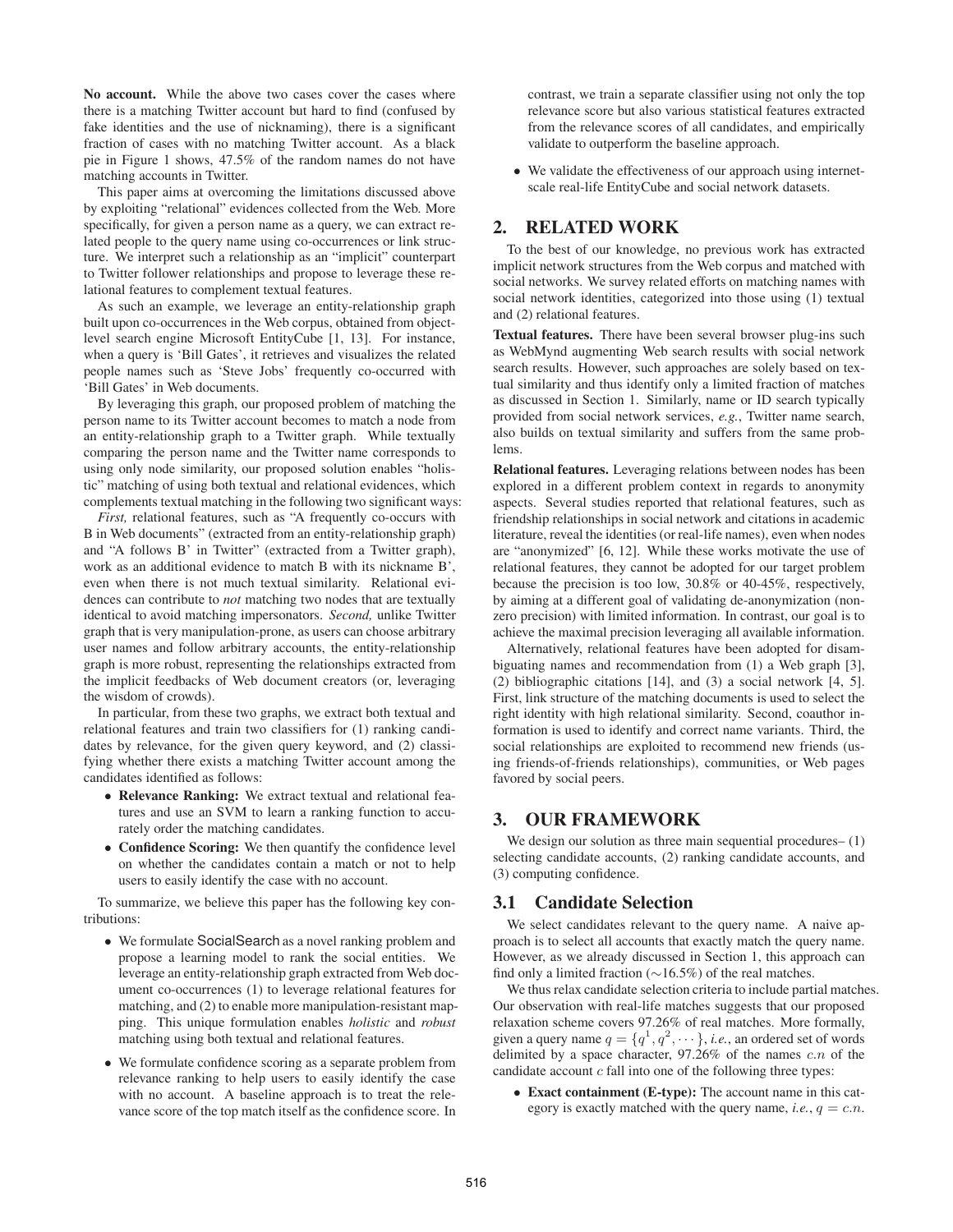- **All containment (A-type):** The account name in this category contains all the words of the query name, *i.e.*,  $\forall q^{i} \in$  $q, q^i \subset c.n^2$ . In other words, this category permits the reordering of words or concatenation/augmentation. For example, given a query  $q = 'John Mccain',$  A-type matches include all E-type matches and also the matches like 'Mccain, John' (reordering words), 'JohnMccain' (concatenation), or 'JohnMccain2010' (concatenation and augmentation).
- **Some containment (S-type):** The account name in this category contains some words of the query name, *i.e.*,  $\exists q^{i} \in$  $q, q^i \subset c.n$ . For example, for  $q = 'John Mccain'$ , S-type matches include all E-type and A-type matches, and also the matches like 'john', 'jmccain', or 'mccain2010'.

Table 1 shows the coverage and the average number of candidates for the candidate selection methods exploiting three types. Specifically, for 329 random queries with matching Twitter accounts (as explained in Section 4.1.2), the matching account falls into E-, A-, and S-types with 79.33, 91.49, and 97.26%, respectively.

| Table 1: Coverage of candidate selection |      |                            |       |  |  |
|------------------------------------------|------|----------------------------|-------|--|--|
| $\Gamma$ vpe                             |      | E-type A-type S-type       |       |  |  |
| Coverage                                 |      | $0.7933$ $0.9149$ $0.9726$ |       |  |  |
| $Ave.$ # candidates $\parallel$          | 18.8 | 21.6                       | 205.0 |  |  |

The increase in coverage, as E-, A-, and S-types are used for candidate selection, can be naturally explained by the containment in the definitions of three types– All E-type names naturally satisfy A-type and S-type containments, and all A-type names satisfy Stype, *i.e.*,  $C_E \subset C_A \subset C_S$ , where  $C_E$ ,  $C_A$ , and  $C_S$  are the sets of candidates obtained from the three selection methods, respectively.

We adopt S-type for initial candidate selection to maximize the coverage, which we later narrow down using relevance ranking. However, the trade-off for maximizing coverage is a large candidate size, as Table 1 shows the average number of candidates which increases dramatically from 18.8 to 205.0, as the selection scheme relaxes from E-type to S-type. We partially address this problem with an additional filtering condition. To illustrate, for  $q=$ 'Bill Gates', S-type candidates include 'Bill Clinton', which is unlikely to be a candidate. To eliminate candidates that are highly likely to belong to another name, we drop the names that exactly match other names occurred in the Web page.

## **3.2 Ranking Candidates**

Once the candidates are identified, we rank them with textual and relational features (Section 3.2.1) using the aggregated ranking function (Section 3.2.2).

#### *3.2.1 Feature Extraction*

This section reports the features that have a positive effect to the performance. Those features are computed for the candidates, with respect to the EntityCube entity matching a query keyword, designed to quantify (1) relevance and (2) popularity.

First, regarding *relevance*, for each Twitter account candidate, we compute the relevance in terms of (1) name revealed in the Twitter page (2) Twitter ID and (3) related nodes. Second, regarding *popularity*, we count the number of followers to measure how likely the corresponding Twitter account to match the Web identity with notable enough Web presence to qualify as an EntityCube entity.

**Name relevance.** The name type, among E-, A-, and S-types, suggests how likely the given Twitter account candidate matches the person name used in query, as Table 3 enumerates name type features as binary numbers.

**ID relevance.** Similarly, as many Twitter users use part of their names as Twitter ID, the ID type, classified into E-, A-, and S-types following the same convention of classifying names, also evidences the likelihood of the given candidate to be a match. However, unlike Twitter names, pre-filtered to belong to either E-, A-, or S-type, ID may not fall into any one of these categories. In such case, such ID is categorized into N-type. These four types are represented by four binary features shown in Table 3.

**Relation relevance.** We now discuss relational relevance. Given a query name 'Bill Gates', a candidate account 'BillGates' is more likely to be a match, if its related nodes (based on Twitter follower relationships) match the names of the adjacent nodes in the EntityCube entity-relationship graph (*i.e.*, people co-occurring frequently with 'Bill Gates' in Web documents). For this purpose, we first observe the discrepancy between co-occurrences and follower relationships– While the former is bidirectional, the latter is unidirectional, as Figure 2 illustrates. In this figure, given a query



**Figure 2: Features on relation**

'Barack Obama', 'Bill Clinton' with a bidirectional follower relationship may have different strength, compared to 'John Mccain' with a unidirectional follower relationship, which we thus separate into two different features. For each type, we count the number of common neighbors as features between neighbors in EntityCube graph and those in Twitter graph, as Table 3 enumerates. For matching and counting common neighbors, we use A-type and S-type textual matches respectively, which explains the A-type and S-type features in Table 3 for each type. In this neighbor matching process, if one-to-many matches exist, we select one (1) satisfying stricter matching criteria (E-type matching for counting A-type common neighbors, and A-type for counting S-type matches) and (2) if no such match exists, we arbitrarily select one. Lastly, we take the logarithm of the count, as counts tend to follow power law, *i.e.*,  $\log(|R| + 1)$ , where  $|R|$  is the number of relations.

**Table 2: Average number of common neighbors for unidirectional (U) and bidirectional (B) edges**

|           |        |        | A-type (U) S-type (U) A-type (B) S-type (B) |        |  |  |
|-----------|--------|--------|---------------------------------------------|--------|--|--|
| Match     | 2.0217 | 9.3746 | 0.4386                                      | 1.7554 |  |  |
| Non-match | 0.4897 | 3.4200 | 0.0672                                      | 0.3236 |  |  |

To motivate the use of common neighbors as features to distinguish matches from non-matches, Table 2 illustrates the average number of common neighbors for the matches and non-matches, counted using E- and A-type match (respectively) for uni- and bidirectional neighbors (respectively). We can observe that the common neighbors of the matches significantly outnumber those of non-matches.

**Popularity.** In addition to the above mentioned three features related to relevance, we also consider the popularity of the corresponding Twitter account, quantified by the number of follower inlinks. As EntityCube entities correspond to people with notable Web presence, this metric evidences how likely the corresponding

<sup>&</sup>lt;sup>2</sup>We use the notation  $\subset$  to represent a substring matching. For example, given two strings  $s_1$  and  $s_2$ ,  $s_1 \subset s_2$  means that  $s_1$  is a substring of  $s_2$ .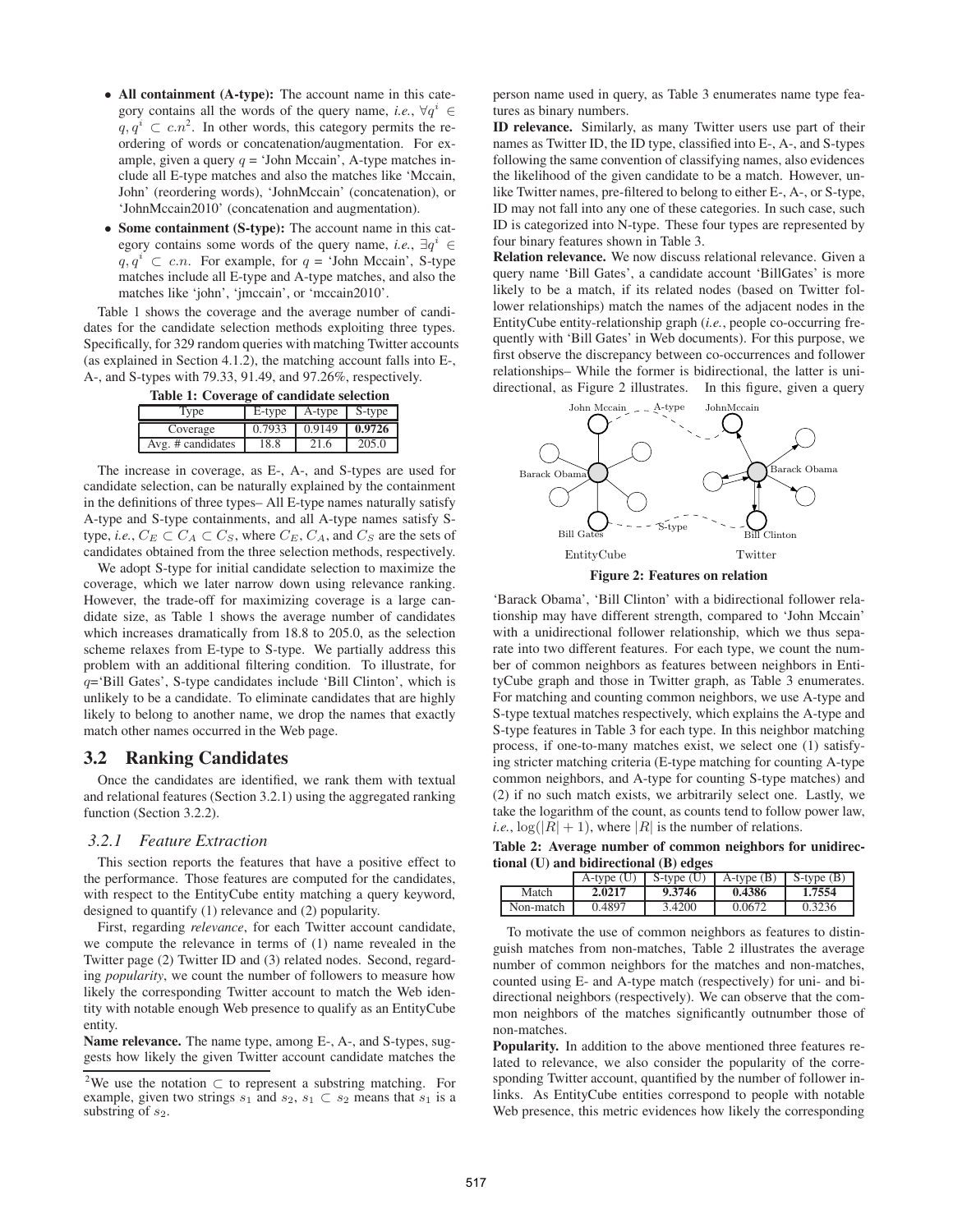Twitter account to have notable Web presence. We similarly take the logarithm of the inlink count, *i.e.*,  $log(indegree(c) + 1)$ , as the indegree also follows power law [7].

#### *3.2.2 Learning to Rank: Combining Features*

This section suggests how to combine the multiple features observed in the previous section and learn a ranking function  $f_{\vec{w}}$  to rank candidates  $C_i$ . In particular, we adopt Ranking SVM algorithm [9, 10]. More formally, let a training set  $S = \{C_1, C_2, \dots, C_n\}$ with respect to a set of queries  $Q = \{q_1, q_2, \dots, q_n\}$ , where  $C_i$  ${c_{i,1}, c_{i,2}, \cdots c_{i,|\mathcal{C}_i|}}$  is a set of candidates for each query  $q_i$ . Without loss of generality, we consider  $c_{i,1}$  as the correct answer. This is an optimization problem as follows:

$$
minimize: V(\vec{w}, \vec{\xi}) = \frac{1}{2}\vec{w} \cdot \vec{w} + C \sum \xi_{i,j} \qquad (1)
$$

subject to :

$$
\forall i, \forall c_{i,j} \in C_i - \{c_{i,1}\} : \overrightarrow{w} \Phi(q_i, c_{i,1}) > \overrightarrow{w} \Phi(q_i, c_{i,j}) + 1 - \xi_{i,j} \qquad (2)
$$
  

$$
\forall i \forall j : \xi_{i,j} \geq 0 \qquad (3)
$$

where  $\vec{w}$  is a weight vector,  $\Phi(q_i, c_{i,j})$  is a mapping onto features between a query  $q_i$  and a candidate account  $c_{i,j}$  explained in the previous section, and  $\sum \xi_{i,j}$  means total training error. We can thus control a permitted limit of training error by adjusting the parameter C. Note that Eq. (2) means the pairwise comparison between the correct answer  $c_{i,1}$  and other candidates  $c_{i,j}$  such that  $j \neq 1$ .

One challenge in training this classifier is a large bias in terms of candidate size. We observe that the number of candidates for queries, which widely varies by orders of magnitude, *e.g.*, from  $6 \times 10^3$  to 1. Due to this bias, using all candidates for training can lead to overfitting for queries with a large set of candidates. To address this problem, we use only top-20 candidates with the maximum in-links for training.

**Table 3: Feature table for ranking candidates (R) and confidence classification (C)**

| No.            | Features                   |                      | Type          | R | C |
|----------------|----------------------------|----------------------|---------------|---|---|
| 1              |                            | $\overline{E}$ -type | <b>Binary</b> |   |   |
| $\overline{c}$ | Name type                  | A-type               | Binary        |   |   |
| $\overline{3}$ |                            | S-type               | Binary        |   |   |
| $\overline{4}$ |                            | E-type               | Binary        |   |   |
| 5              | ID type                    | A-type               | Binary        |   |   |
| 6              |                            | S-type               | Binary        |   |   |
| 7              |                            | N-type               | Binary        |   |   |
| 8              | Relation<br>A-type         |                      | Real          |   |   |
| 9              | (unidirectional)<br>S-type |                      | Real          |   |   |
| 10             | Relation                   | A-type               |               |   |   |
| 11             | (bidirectional)            | S-type               |               |   |   |
| 12             | Popularity                 |                      | Real          |   |   |
| 13             | Top-1 ranking value        |                      | Real          |   | ✓ |
| 14             | Average ranking value      |                      | Real          |   |   |
| 15             | Standard deviation         |                      | Real          |   |   |
| 16             | Difference                 |                      | Real          |   | ✓ |
| 17             | Eccentricity               |                      | Real          |   |   |

# **3.3 Confidence Scoring**

This section discusses how to quantify the confidence of the top candidate found, to assist user- or application-level decision on whether to return the top candidate or to return 'no account' as result.

#### *3.3.1 Baseline: Using Relevance as Confidence*

A straightforward approach is to simply use the relevance score of the top match itself as a confidence score. However, we observe that, to make a more robust decision, we need to refer the relevance

of, not just the top match, but its relative standing in the overall relevance score distribution, as we will empirically validate in Section 4. We thus propose to separate confidence scoring, to consider the overall relevance score distribution as features.

## *3.3.2 Proposed Approach: Confidence Scoring*

This section proposes to train a separate classifier using not just (1) the relevance score of top-1 candidate but also (2) distributional features for relevance scores of other candidates as follows:

**Name type.** The name type of the top-1 candidate, using the same categorization into E-, A-, and S-types used for relevance scoring. **Top-1 ranking value.** The relevance score of the top-1 candidate, *i.e.*,  $\max_{c_{i,j}\in C_i} f_{\overrightarrow{w}}(c_{i,j}).$ 

**Average ranking value.** The average relevance score of all candidates.

**Standard deviation**  $\sigma$ . The standard deviation of the relevance scores of all candidates.

**Difference.** The difference between the relevance scores of the top-1 and the top-2 candidates, *i.e.*,  $max_1 - max_2$ , where  $max_1$  and max<sup>2</sup> are the relevance scores of the top-1 and the top-2 candidate, respectively.

**Eccentricity.** The eccentricity of the top-1 candidate. This feature measures how outstanding the top-1 score is, compared to other scores, which we normalize as  $(\max_1 - \max_2)/\sigma$ .

Table 3 summarizes the details of the features explained above.

We train an SVM classifier [8] using the above six features. Such classifier outputs negative values for empty accounts and positive values for non-empty account using the maximum margin hyperplane as the boundary value 0. This classifier can thus be used both for (a) classification and (b) confidence scoring– Using the sign of the output value, we can distinguish non-empty and empty accounts, and when positive, the magnitude can be used as confidence scoring.

## **4. EXPERIMENTS**

This section reports our experimental results to evaluate our proposed approach. First, Section 4.1 reports our experimental setting. Second, Section 4.2 validates the effectiveness of our approach over a real-life dataset. Our experiments were carried out on a machine with Intel Xeon 2.33 GHz CPU and 4GB RAM running Windows. All implementations were written in C#.

## **4.1 Experimental Settings**

We first describe how we collect Twitter and EntityCube datasets in Sections 4.1.1. We then report how to build test datasets for evaluating our framework in Section 4.1.2.

#### *4.1.1 Twitter and EntityCube*

We collected 10 million Twitter accounts from 20th May to 15th September in 2009, from which, we crawled ID, name, following list, and verified account tag from each front page of the Twitter accounts. Among these accounts, 692 accounts were tagged by Twitter as "verified", which suggests that twitter.com manually verified the accounts match the person name used. Based on the information collected, we build a "directed unweighted" graph  $G_t = (V_t, E_t)$ , where each directed edge represents that a user explicitly refers to another user.

Meanwhile, we collected a web co-occurrence graph (an undirected graph) from EntityCube with about 100 million people with notable Web presence. More formally, based on this information, we build an "undirected weighted" graph  $G_e = (V_e, E_e)$ . The weight of each edge represents the degree of co-occurrence between two entities (how frequently two entity names occur in the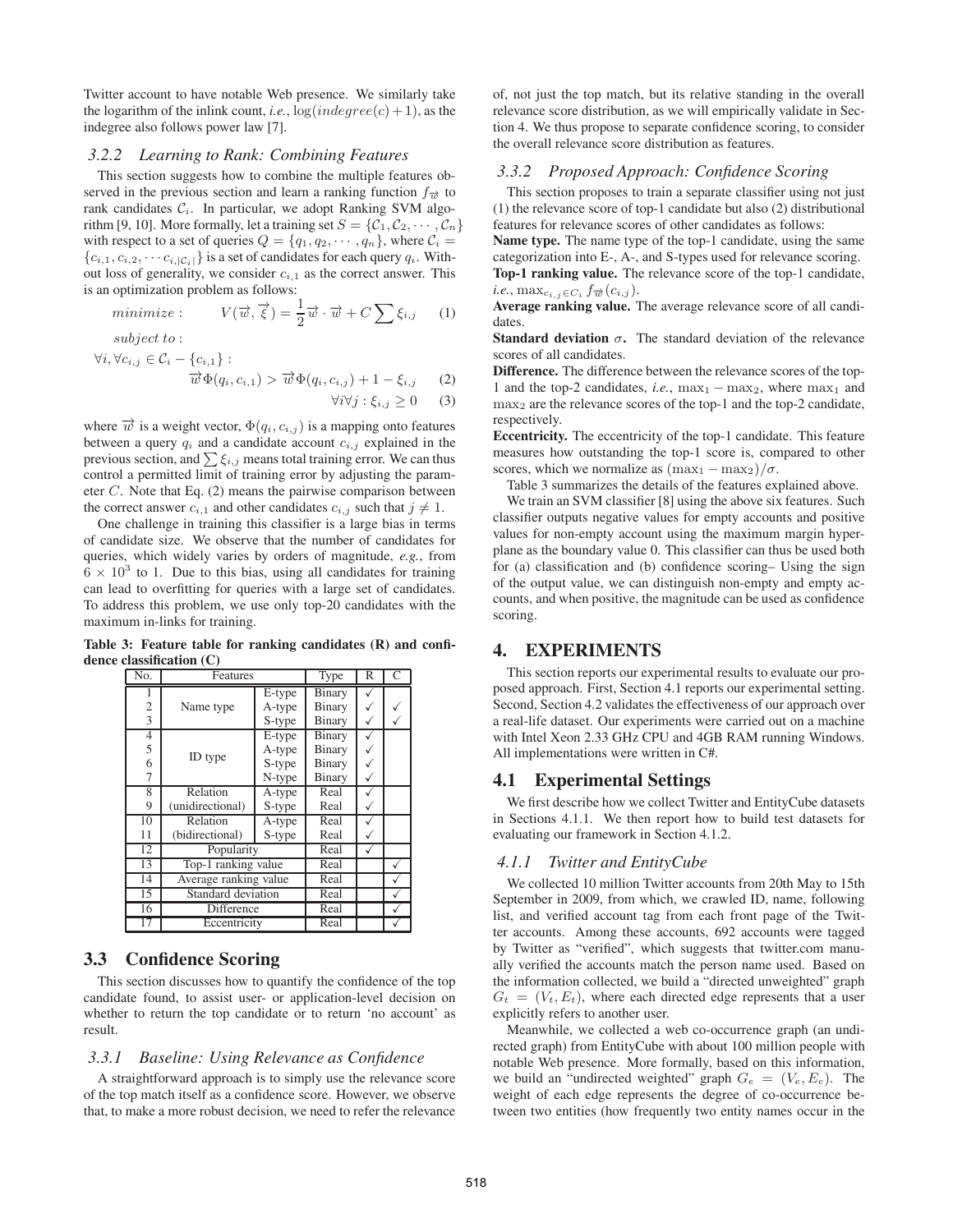same web pages).

#### *4.1.2 Building Test Data*

We now need "ground-truth" matches between Entity and Twitter nodes to test our proposed approaches. We build one test set  $V$  using verified pairs provided from twitter.com. However, this set, by design, cannot cover the case where the EntityCube identity does not have a matching Twitter account ('empty account'), which naturally motivates to build another test set  $\mathcal E$  including the empty account cases based on  $V$ . More specifically,

Set V: We crawled 692 verified accounts from Twitter and manually found the matching real people names in EntityCube. We denote this set of pairs  $(v_e, v_t)$  as V, where  $v_e \in V_e$  is a node in EntityCube  $G_e$ , and  $v_t \in V_t$  is a node in Twitter  $G_t$ .

**Set**  $\mathcal{E}$ **:** As  $\mathcal{V}$  cannot include empty accounts by design, it cannot be used to verify the accuracy of confidence scoring. We thus build another test set  $\mathcal E$  including empty account cases. More specifically, from the verified pairs in  $V$ , we manually selected 20 seed accounts representing a wide range of occupation domains. From each of this "seed pair"  $(v_e, v_t)$ , we randomly select the neighboring nodes  $v'_e$  of  $v_e$ , specifically among those one or two hops away from  $v_e$ . From 20 seed pairs, we collect the total 627 neighboring nodes. For these 627 EntityCube nodes identified, we asked human assessors to find the matching Twitter accounts using search engines and to mark the cases where no Twitter account can be found. As a result, 52.5% of EntityCube entities were matched to the corresponding Twitter accounts (which we denote as  $\mathcal{E}_n$  for non-empty matches) while the remaining 47.5% of entities correspond to empty accounts (which we denote as  $\mathcal{E}_e$ ).

#### **4.2 Experimental Results**

This section reports our experimental results using the evaluation datasets explained in previous section. We first validate our ranking method only with non-empty accounts in Section 4.2.1. We then validate the accuracy of confidence scoring with both non-empty and empty accounts in Section 4.2.2.

#### *4.2.1 Relevance Ranking*

For evaluating the accuracy of ranking, we use the non-empty accounts V and  $\mathcal{E}_n$ .

As the evaluation metrics, we use the following three widely adopted metrics for ranking effectiveness– (1) P@1, ratio of the query results such that top-1 candidate is the correct answer (precision), (2) R@5, ratio of query results such that the correct answer is contained within top-5 candidates (recall), and (3) MRR [16], average of the reciprocal ranks of the query results as this formula:

$$
MRR = \frac{1}{|Q|} \sum_{q \in Q} \frac{1}{rank_q} \tag{4}
$$

where  $Q$  is a set of queries, and  $rank_q$  is the rank of the correct answer for  $q \in Q$ .

We then compare our proposed method with the following three natural baselines:

- E+POP: For the given name, we use E-type textual match to identify candidates, from which we rank Twitter candidates by popularity, *i.e.*, the number of follower in-links.
- A+POP: We use A-type match for candidate selection then rank by popularity.
- S+POP: We use S-type match for candidate selection then rank by popularity

In clear contrast, our proposed method uses S-type match for candidate selection, then ranks the candidates by the SVM model

leveraging both textual and relational features, which we thus denote as as S+SVM.

Table 4 shows the coverage of top- $k$  candidates, *i.e.*,  $R@k$ , over  $\mathcal{E}_n$  for the three baseline approaches.

**Table 4: R@**k **of top-**k **candidates**

| $\frac{1}{2}$                                                                    |  |  |  |    |     |
|----------------------------------------------------------------------------------|--|--|--|----|-----|
|                                                                                  |  |  |  | 20 | All |
| $E+POP$ 0.7447   0.7872   0.7933   0.7933   0.7933                               |  |  |  |    |     |
| A+POP   0.8602   0.9058   0.9149   0.9149   0.9149                               |  |  |  |    |     |
| S+POP $\vert$ 0.3343 $\vert$ 0.6596 $\vert$ 0.7477 $\vert$ 0.8815 $\vert$ 0.9726 |  |  |  |    |     |

Recall from our discussion in Section 3.1 that 97.26% of all matching name/Twitter pairs satisfy S-type textual match. More formally, this can be interpreted that R@All, *i.e.*, the ratio of query results such that the correct answer is contained within all candidates, for selecting candidates using S-type is 97.26%. In other words, 0.9726 is the theoretical optimum value  $R@k$  that can be achieved by S+POP, as we marked in bold in Table 4. Meanwhile,  $R@k$  results of S+POP is very low, until k reaches 20, which explains the drawback of having high recall for S+POP. That is, as the coverage of candidates increases, the chance of including false positives also increases. The recall solely depends on the ranking accuracy, while the baseline ranking is not very accurate.

As a result, A+POP, achieving a moderate balance of recall and accuracy, is the winner for the baseline ranking, which we compare with our proposed approach S+SVM in Table 5 using P@1, R@5, and MRR metrics. Specifically, we use  $\mathcal V$  and  $\mathcal E_n$  as the training and test data, interchangeably, for S+SVM.

**Table 5: Effectiveness of ranking methods (Training set** → **Test**

| set) |                                     |                                  |        |            |  |  |
|------|-------------------------------------|----------------------------------|--------|------------|--|--|
|      | Measure                             | P@1                              | R@5    | <b>MRR</b> |  |  |
|      | $A+POP$                             | 0.8602                           | 0.9058 | 0.8783     |  |  |
|      | $S+SVM$                             | 0.8906                           | 0.9574 | 0.9169     |  |  |
|      | (a) $\mathcal{V} \to \mathcal{E}_n$ |                                  |        |            |  |  |
|      | Measure                             | P@1                              | R@5    | <b>MRR</b> |  |  |
|      | $A+POP$                             | 0.9152                           | 0.9390 | 0.9253     |  |  |
|      | $S+SVM$                             | 0.9226                           | 0.9628 | 0.9400     |  |  |
|      |                                     | $\alpha \cdot \alpha$ . $\alpha$ |        |            |  |  |

(b)  $\mathcal{E}_n \to \mathcal{V}$ 

Table 5(a) first reports the results when  $V$  is used for training and  $\mathcal{E}_n$  for testing (denoted as  $\mathcal{V} \to \mathcal{E}_n$ ). Observe that, in all settings, S+SVM outperforms A+POP. We also stress that the accuracy of S+SVM is close to the theoretical optimum– The R@5 result of S+SVM is 95.74%, close to the optimum value, *i.e.*, 97.26%, while that of baseline is 90.58%. Table 5(b) then reports the results when  $\mathcal{E}_n$  is used for training and V for testing (denoted as  $\mathcal{E}_n \to V$ ). In this setting, of using Twitter verified accounts  $V$  for testing, which are heavily biased to celebrities, the baseline using popularity for ranking is relatively more effective compared to Table 5(a), when using less-biased  $\mathcal{E}_n$  for testing. However, even in this unfavorable setting, our proposed method S+SVM consistently outperforms baseline A+POP. Summing up, from these evaluations, we observe that, even though there is no wide margin to improve to the optimum, our proposed method manages to outperform baselines and performs closely to the theoretical optimum.

#### *4.2.2 Confidence Scoring*

This section discusses how we evaluate the accuracy of confidence scoring, by comparing baseline REL (using the relevance score) and our proposed scheme CNF (using separate the confidence score) respectively, using test set  $\mathcal{E}$ , including both nonempty and empty accounts, *i.e.*,  $\mathcal{E} = \mathcal{E}_n \cup \mathcal{E}_e$ .

As the ground-truth is given as the binary class of non-empty and